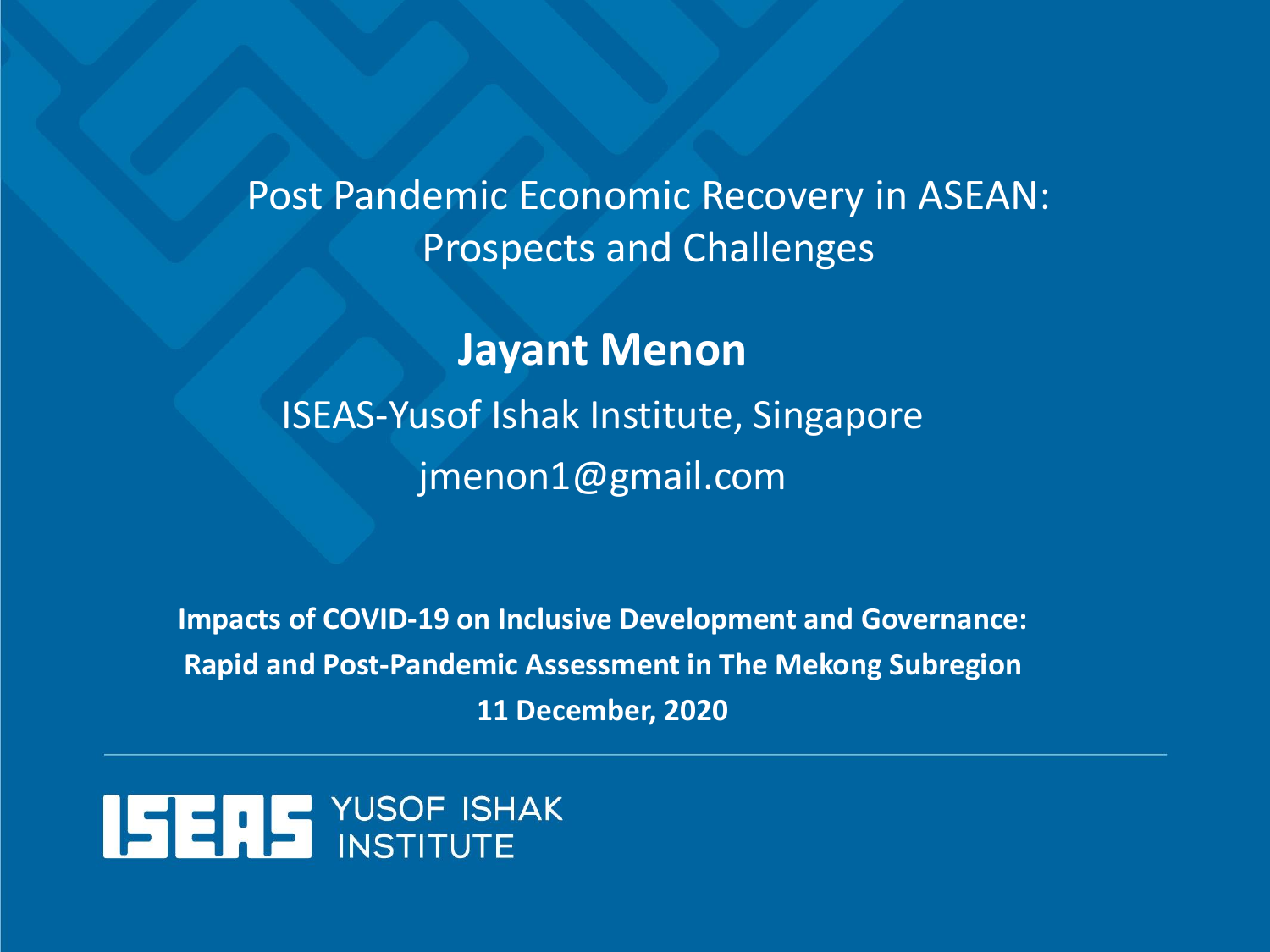# **Outline**

- COVID-19 in ASEAN
- Economic Impacts
- Balancing Health Risks and Economic Costs
- Poor Suffer More, while SDGs slip
- Post Pandemic Recovery: Opening Borders?
- Summary and Lessons for the Future

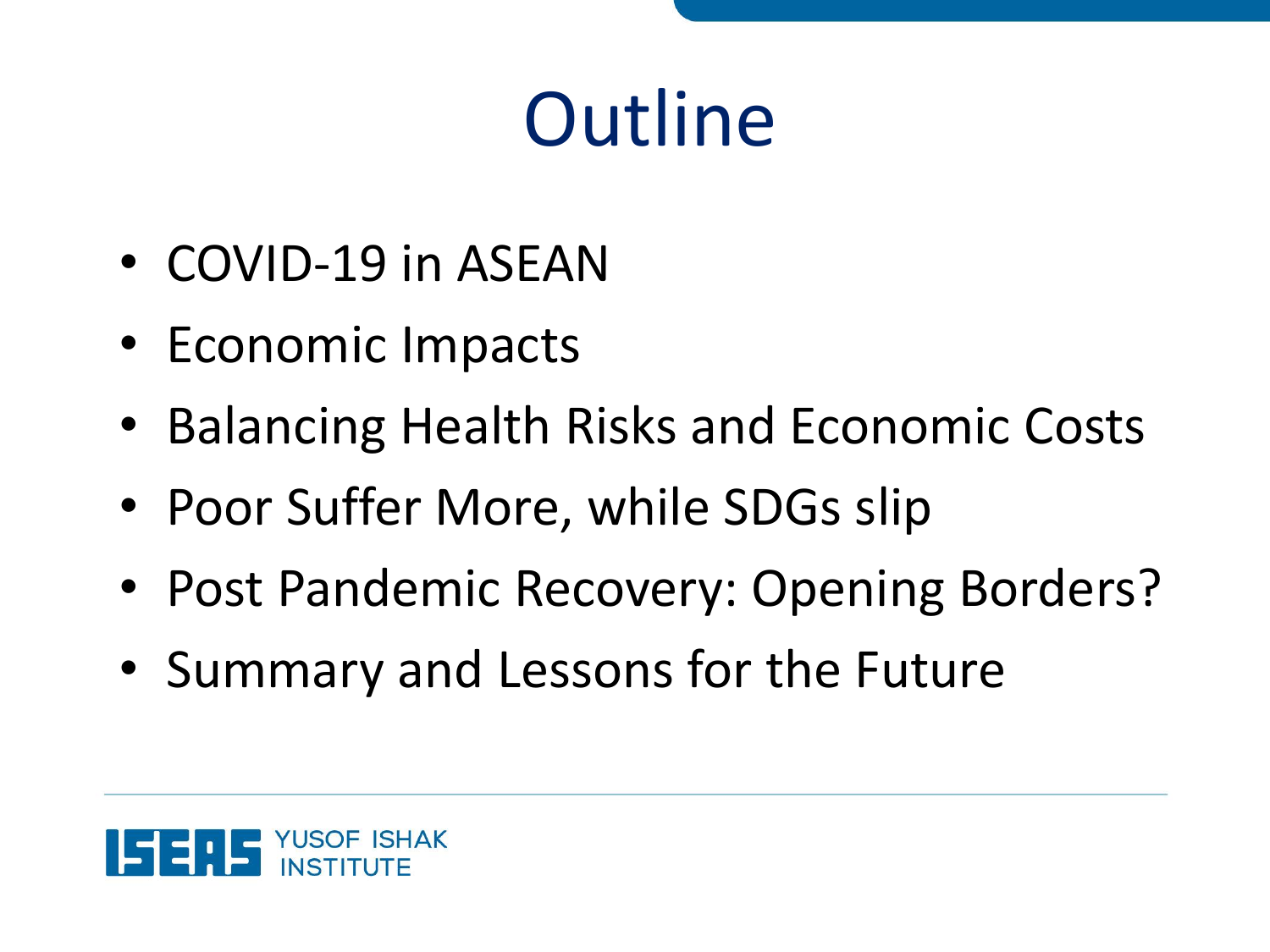#### COVID-19 Indicators in ASEAN, World, 15 Nov 2020

| <b>Countries</b>   | <b>Total Cases</b><br>(TC) | <b>TC Per Mil</b><br><b>Population</b> | Total<br><b>Deaths</b><br>(TD) | <b>TD Per Mil</b><br><b>Population</b> | <b>Total Tests</b><br>(TT) | <b>TT Per Mil</b><br><b>Population</b> |
|--------------------|----------------------------|----------------------------------------|--------------------------------|----------------------------------------|----------------------------|----------------------------------------|
| <b>Brunei</b>      | 148                        | 337                                    | 3                              | $\overline{3}$                         | 72,550                     | 165,248                                |
| <b>Cambodia</b>    | 302                        | 18                                     | $\Omega$                       | $\overline{0}$                         | 208,154                    | 12,387                                 |
| <b>Indonesia</b>   | 467,113                    | 1,701                                  | 15,211                         | 55                                     | 5,055,488                  | 18,410                                 |
| Laos               | 24                         | 3                                      | 0                              | $\overline{0}$                         | 71,020                     | 9,709                                  |
| <b>Malaysia</b>    | 47,417                     | 1,458                                  | 309                            | 10                                     | 2,401,043                  | 73,834                                 |
| <b>Myanmar</b>     | 68,994                     | 1,265                                  | 1,577                          | 29                                     | 897,352                    | 16,451                                 |
| <b>Philippines</b> | 407,838                    | 3,704                                  | 7,832                          | 71                                     | 5,268,410                  | 47,842                                 |
| <b>Singapore</b>   | 58,119                     | 9,905                                  | 28                             | 5                                      | 4,066,897                  | 693,124                                |
| <b>Thailand</b>    | 3,874                      | 55                                     | 60                             | $\mathbf{1}$                           | 977,854                    | 13,996                                 |
| <b>Vietnam</b>     | 1,281                      | 13                                     | 35                             | < 0                                    | 1,339,465                  | 13,715                                 |
| <b>ASEAN</b>       | 1,055,110                  | 1,575                                  | 25,055                         | 37                                     | 20,358,233                 | 30,397                                 |
| <b>World</b>       | 54,481,609                 | 6,989                                  | 1,320,622                      | 169                                    |                            |                                        |

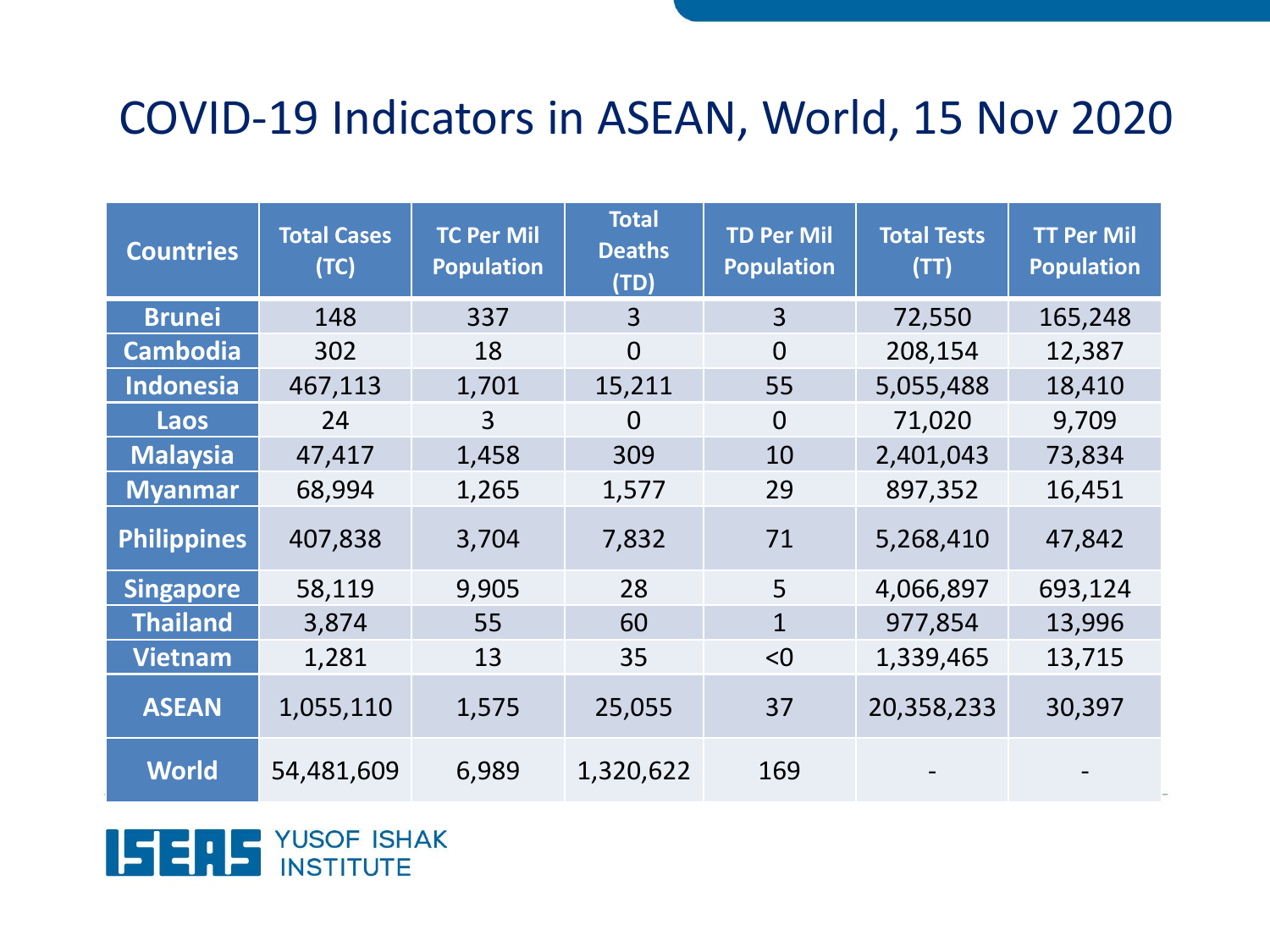#### The recession, made worse by containment policy, can be mitigated with economic policy



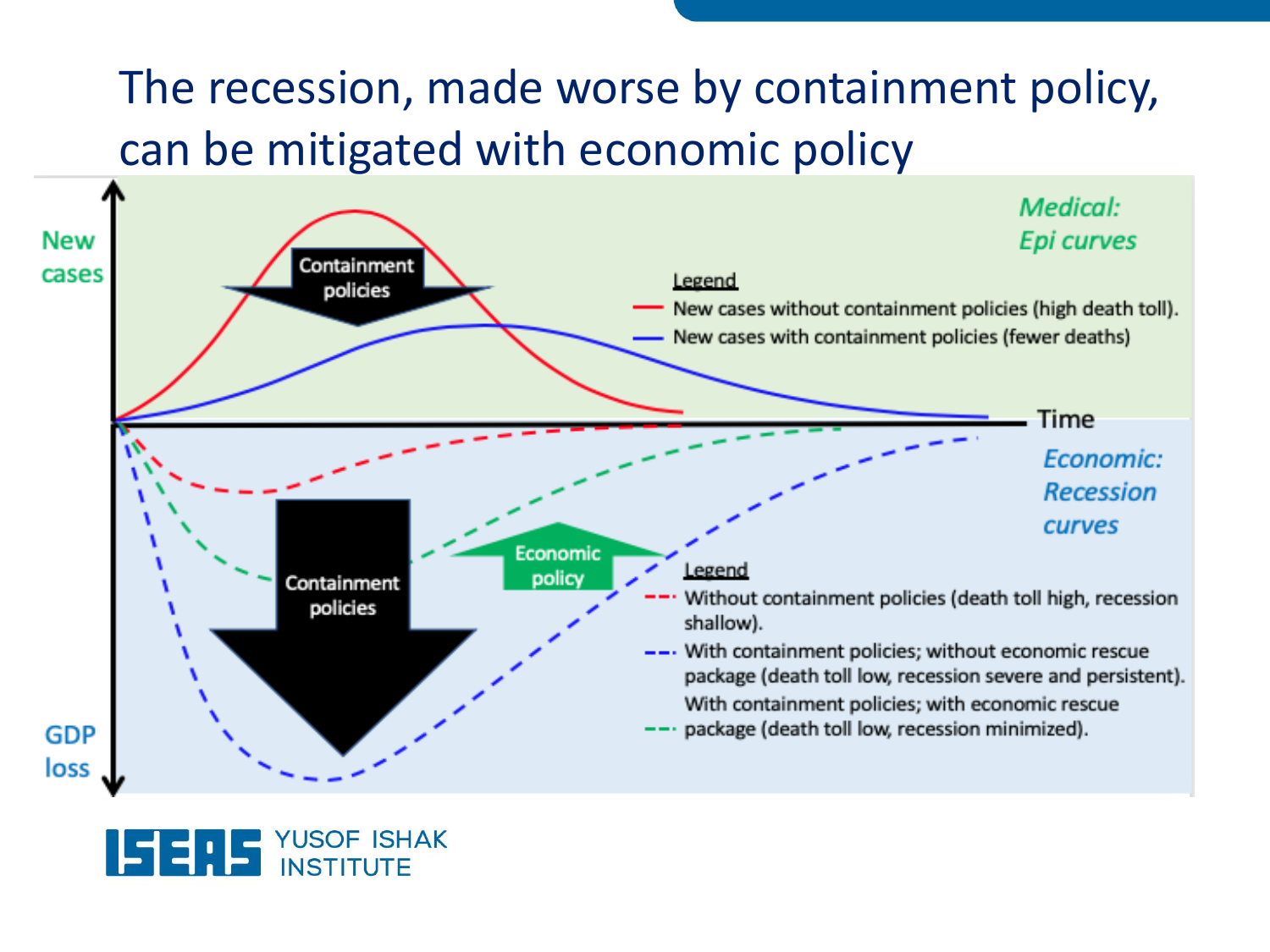#### Size of Economic Stimulus Programs (% of GDP)

Size of Stimulus Programmes in ASEAN (% of GDP)



**YUSOF ISHAK**<br>INSTITUTE

ISE LE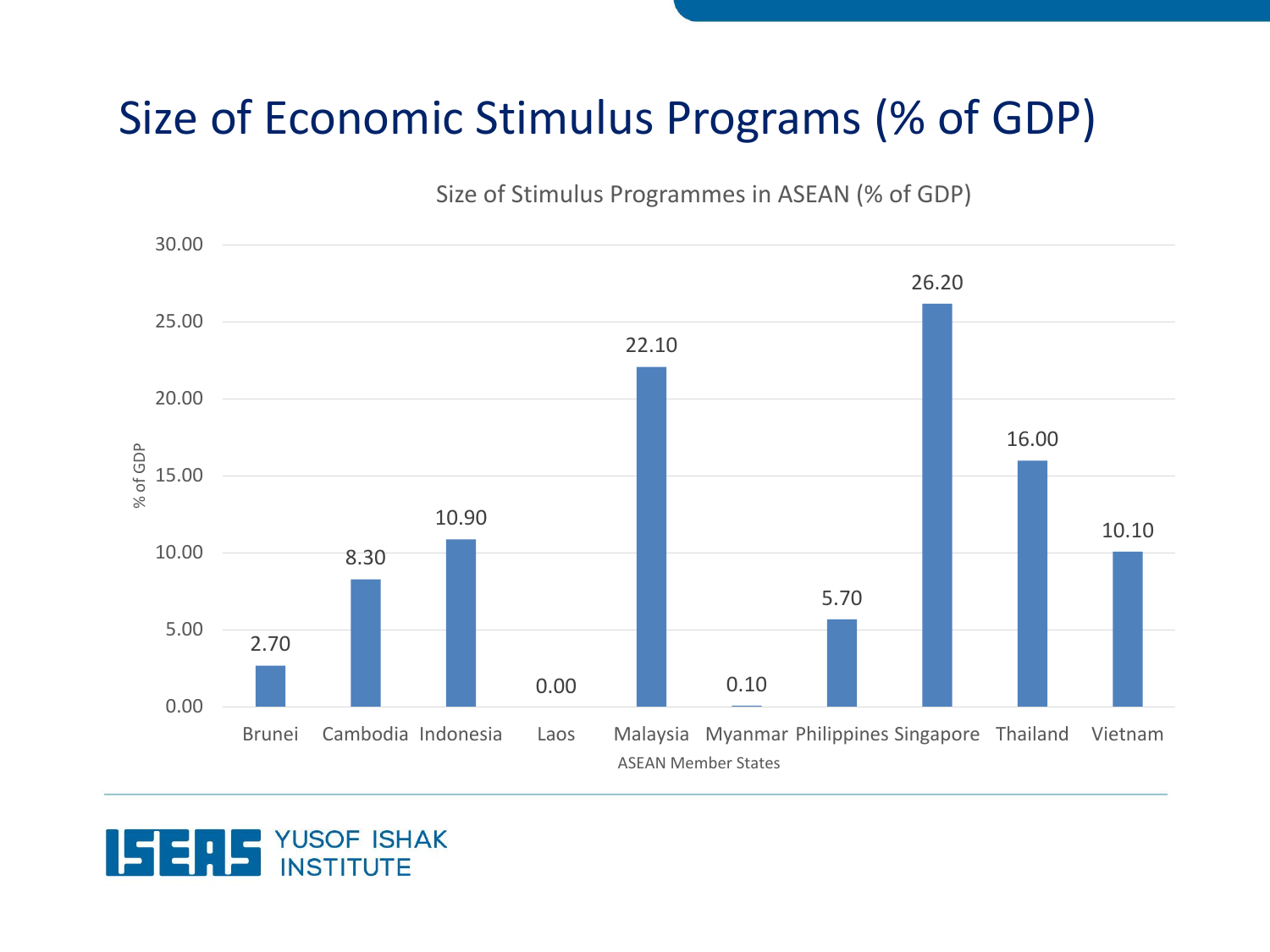#### IMF, ADB Forecasts, GDP Growth, ASEAN, 2020-21

|                    |        | <b>IMF Oct 2020</b> |      | ADB Sept 2020 |      |
|--------------------|--------|---------------------|------|---------------|------|
|                    | Actual | Forecast            |      | Forecast      |      |
|                    | 2019   | 2020                | 2021 | 2020          | 2021 |
| <b>Brunei</b>      | 3.9    | 0.1                 | 3.2  | 1.4           | 5.0  |
| <b>Cambodia</b>    | 7.1    | $-2.8$              | 6.8  | $-4.0$        | 5.9  |
| <b>Indonesia</b>   | 5.0    | $-1.5$              | 6.1  | $-1.0$        | 5.3  |
| <b>Lao PDR</b>     | 5.0    | 0.2                 | 4.8  | $-2.5$        | 4.5  |
| <b>Malaysia</b>    | 4.3    | $-6.0$              | 7.8  | $-5.0$        | 6.5  |
| <b>Myanmar</b>     | 6.8    | 2.0                 | 5.7  | 1.8           | 6.0  |
| <b>Philippines</b> | 5.9    | $-8.3$              | 7.4  | $-7.3$        | 6.5  |
| <b>Singapore</b>   | 0.7    | $-6.0$              | 5.0  | $-6.2$        | 4.5  |
| <b>Thailand</b>    | 2.4    | $-7.1$              | 4.0  | $-8.0$        | 4.5  |
| <b>Vietnam</b>     | 7.0    | 1.6                 | 6.7  | 1.8           | 6.3  |
| <b>ASEAN</b> (a)   | 4.4    | $-3.4$              | 6.2  | $-3.8$        | 5.5  |

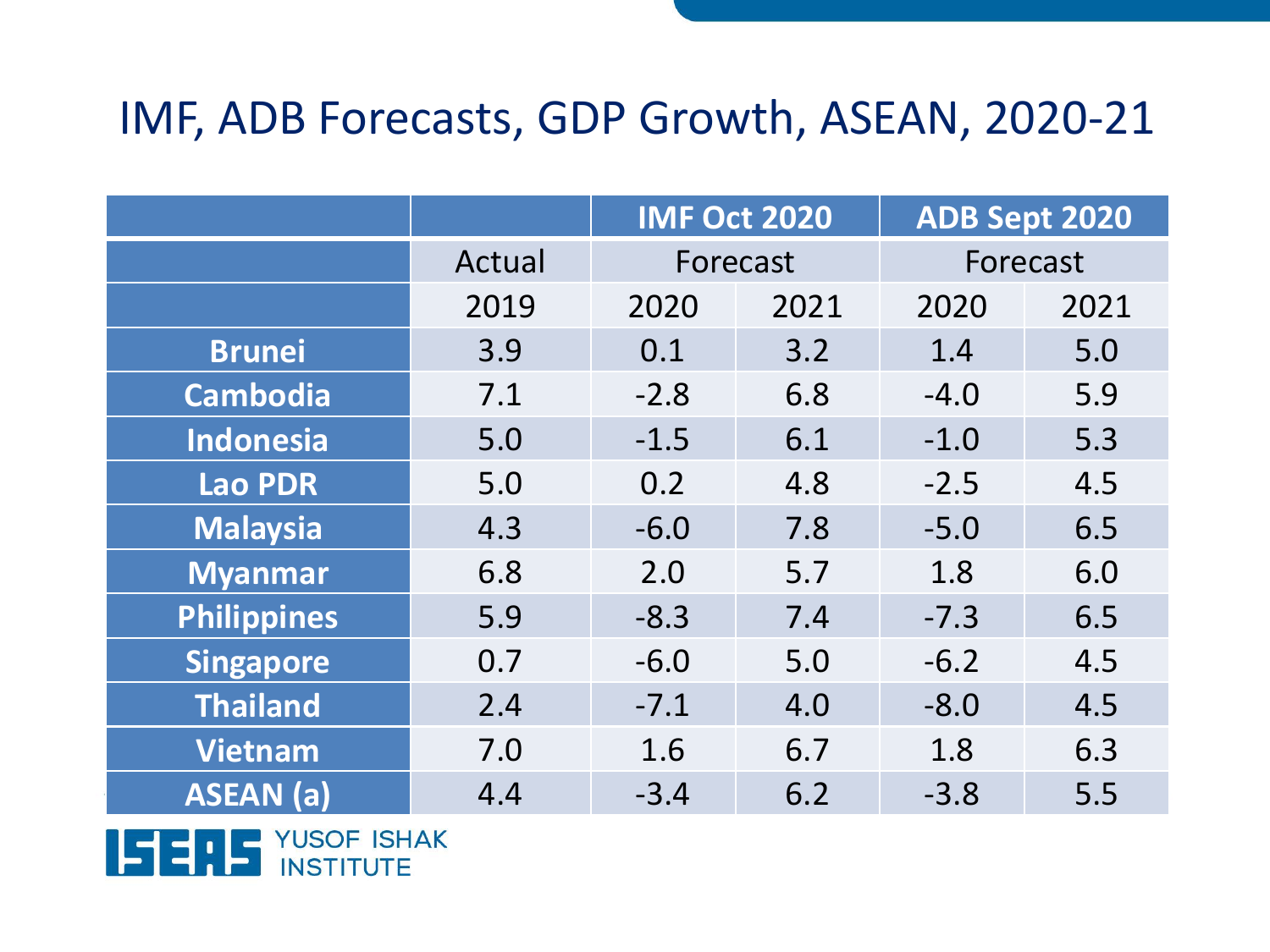#### IMF World Forecast –June Revision

#### **Figure 1. Quarterly World GDP**

 $(2019:Q1 = 100)$ 



Source: IMF staff estimates. YUSOF ISHAK **INSTITUTE**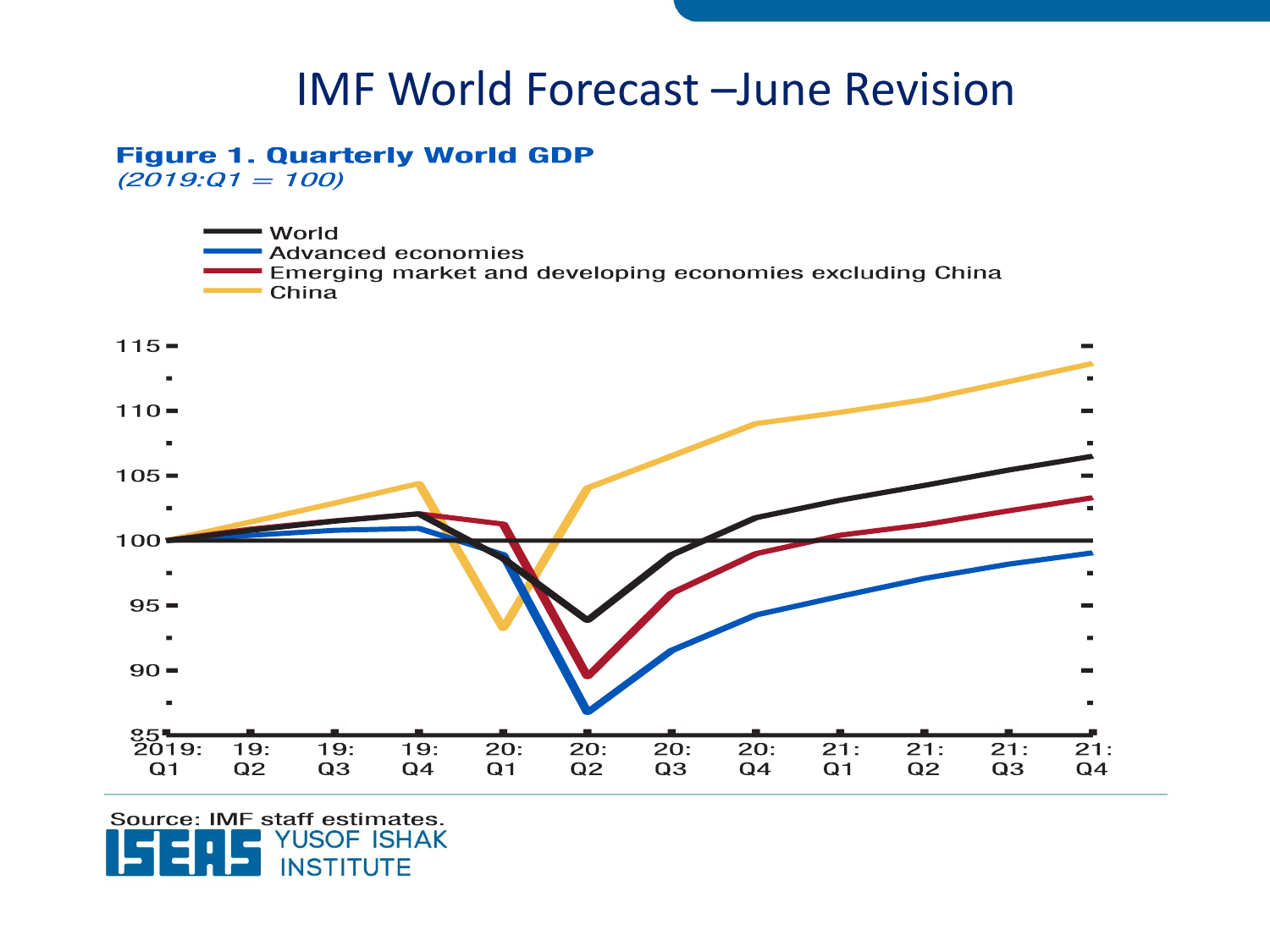#### 2020 ASEAN Quarterly Real GDP (%, year on year) 3.68  $5 -2.97$ 2.6  $2.39^{2.8}$ 0.73  $0.36$  $\overline{0}$  $-0.3$  $-0.71$  $-1.97$  $-2.7$  $-5$  $3.29$  $\aleph$  $-5.32$  $-6.4$  $-7$  $-10$  $-11.5$  $-12.6$  $-15$  $-13.2$  $-16.48$  $-17.07$  $-20$ Philippines Indonesia Malaysia Singapore Thailand Vietnam Brunei  $Q1'2020$   $Q2'2020$   $Q3'2020$

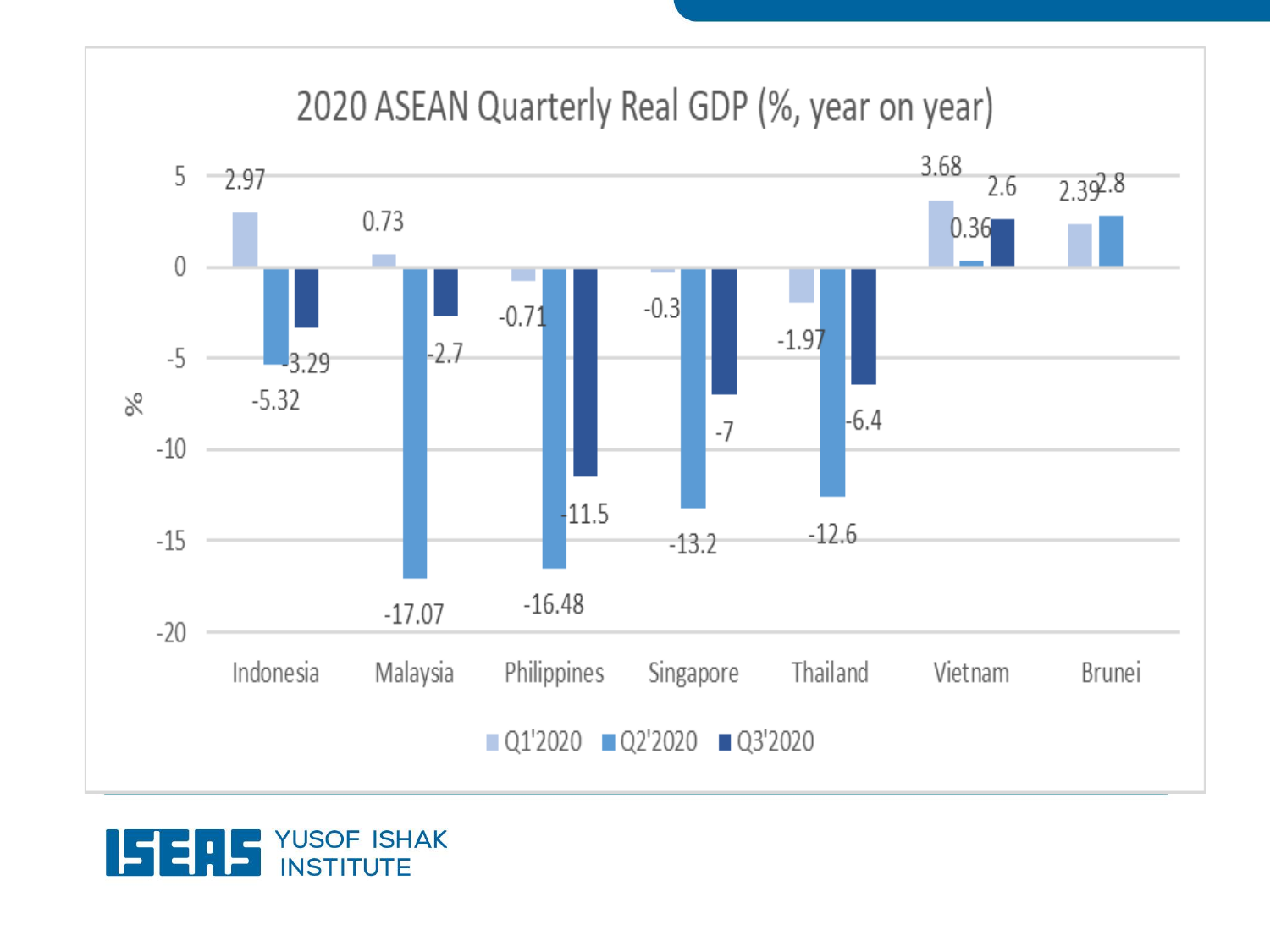# Asia's trade falling by less than global trade due to strong demand in health supplies and electronics



Notes: G3 refers to the weighted average of US, Japan, and Euro area. Developing Asia refers to the weighted average of PRC; Hong Kong, China; India; Indonesia; Republic of Korea; Malaysia; Pakistan; Philippines; Singapore; Taipei, China; Thailand; and Viet Nam.

Source: ADB, ADOU 2020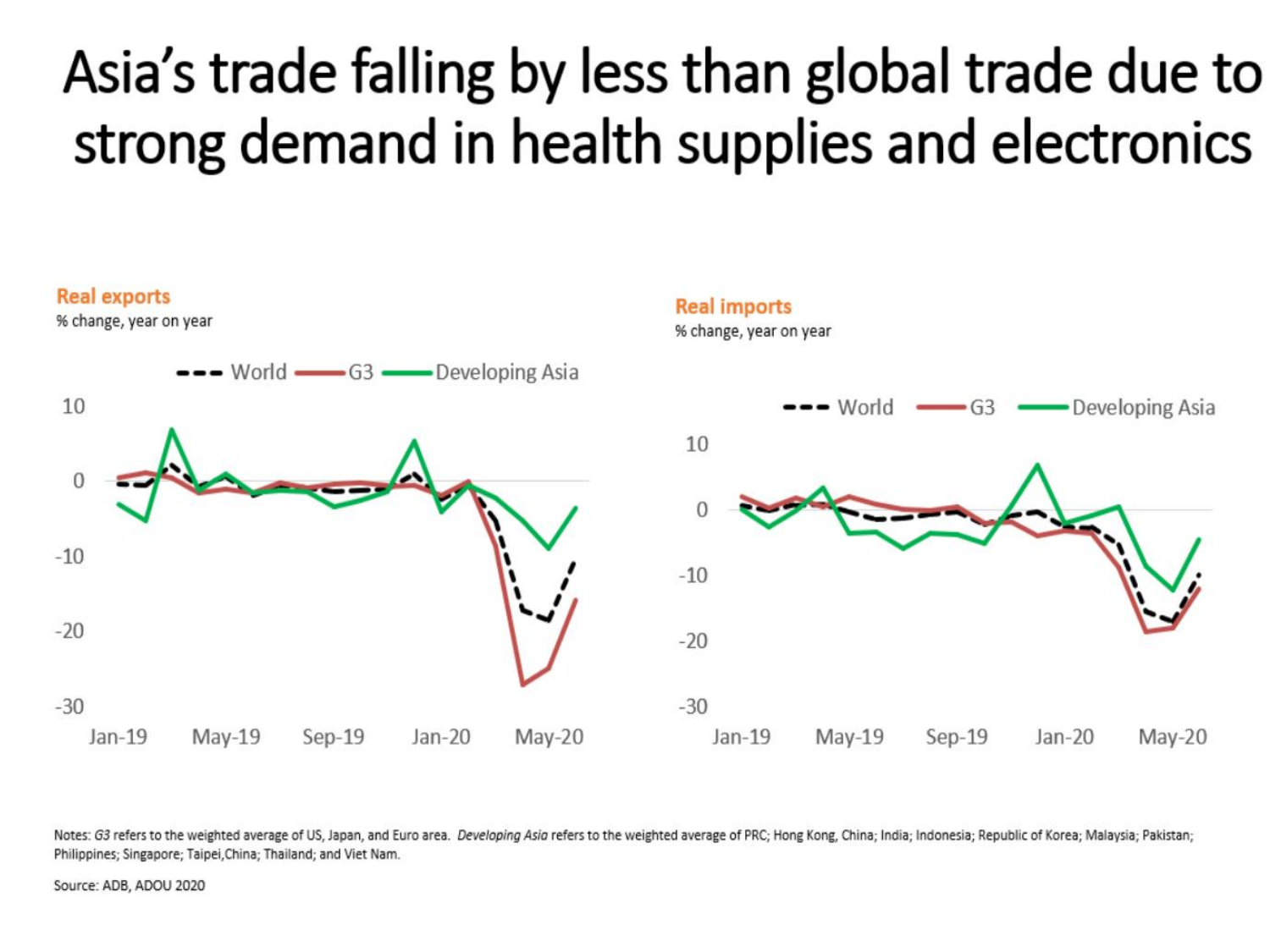### **Balancing Health Risks and Economic Costs**

- Lockdown for what purpose: Eliminating virus; Managing community spread; Flattening the curve?
- Lockdowns can work China, Vietnam; Thailand
- Lockdowns not necessary Taiwan; Hong Kong
- Lockdowns not feasible India; Indonesia
- Lockdowns not sustainable every country!
- Disproportionately affects the poor and vulnerable

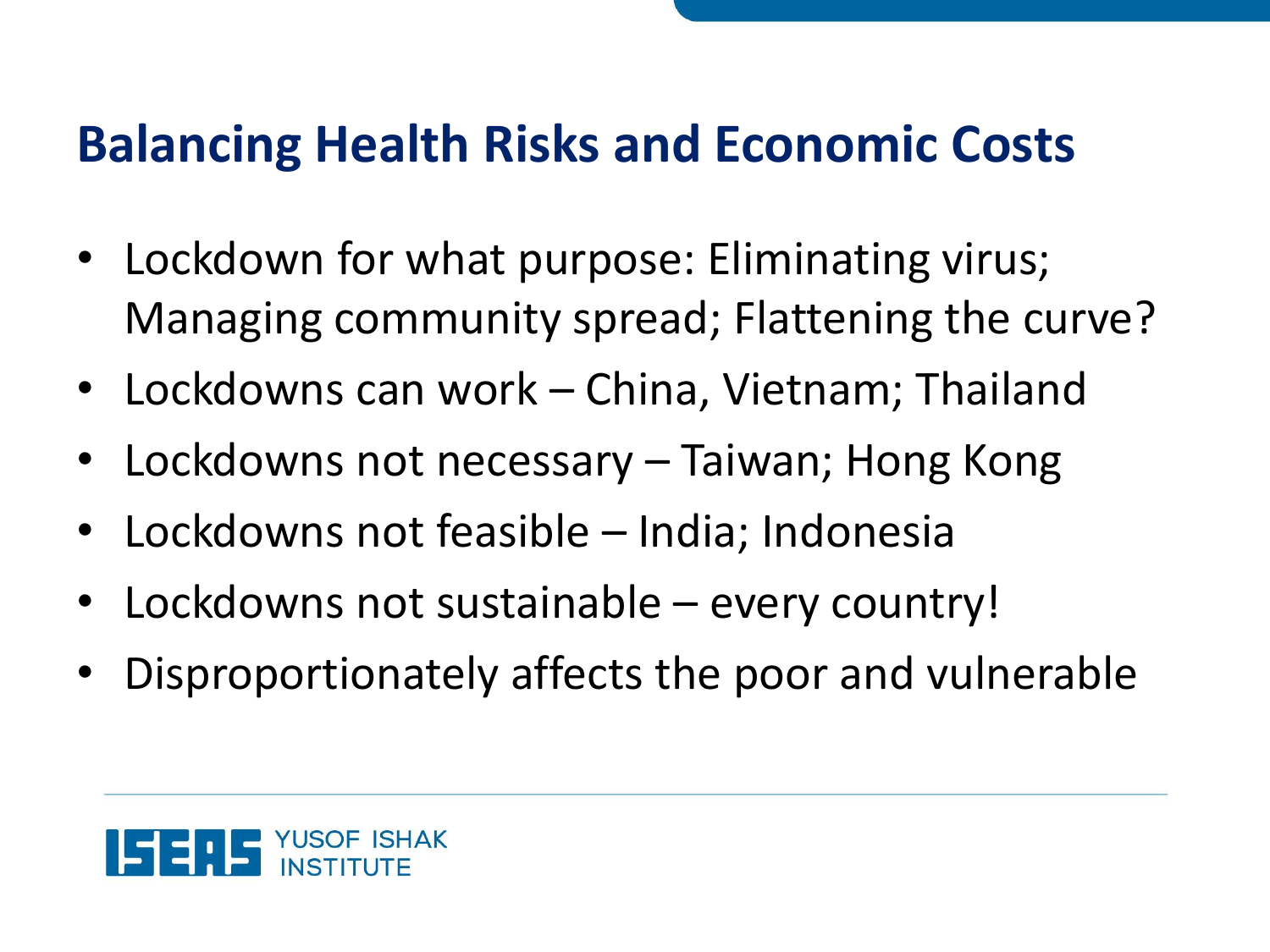## Asia-Pacific is Falling behind the 2030 Agenda for Sustainable Development Goals

Progress to Sustainable Development Goals for Asia and the Pacific (as of 2019)



#### **YUSOF ISHAK** 153.E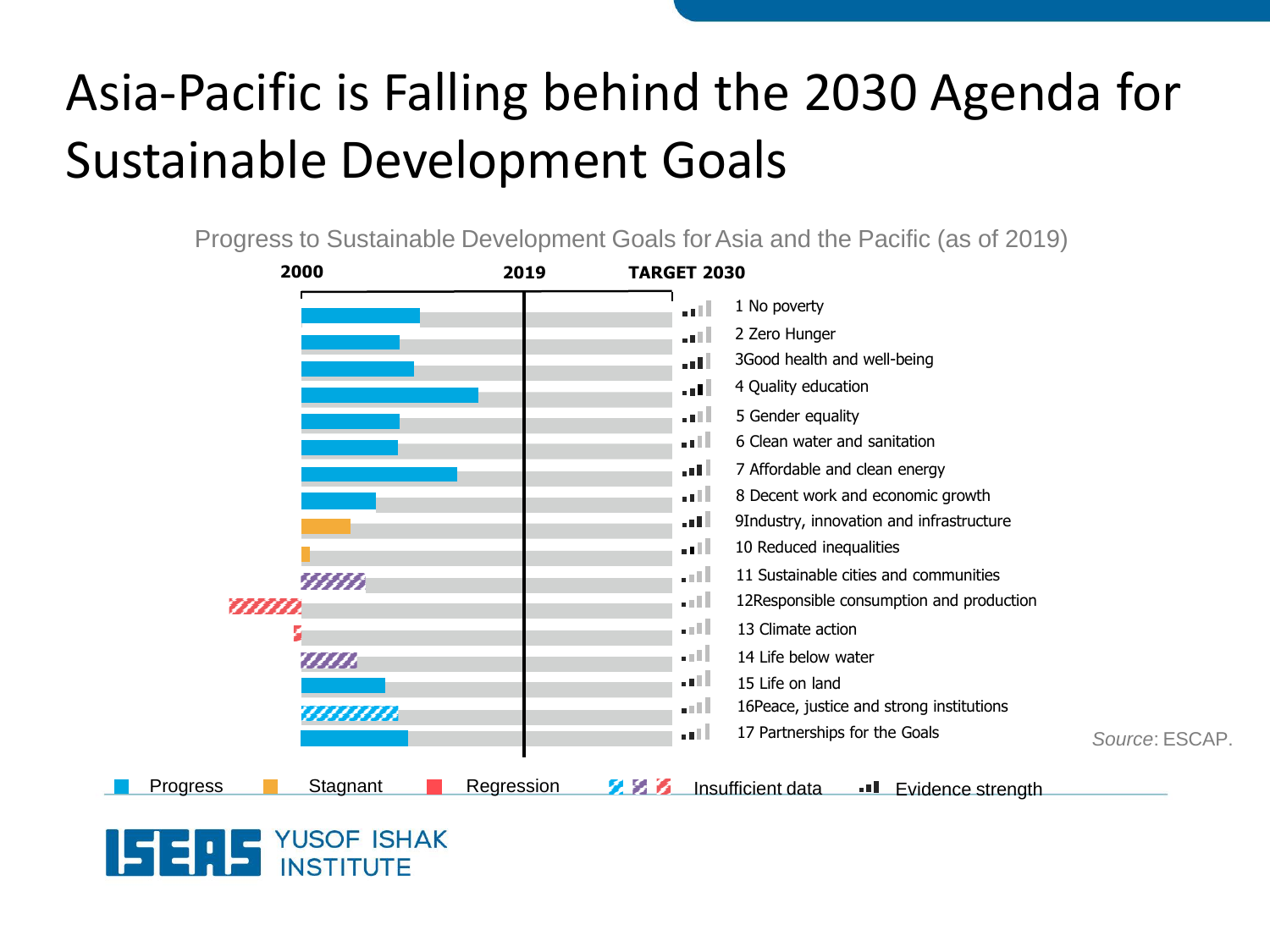### Lack of progress has increased vulnerability

- Lack of progress with SDGs have increased vulnerability of the poor and poor countries to COVID-19
- The pandemic will further slow their progress in achieving targets by 2030
- Unprepared and under-invested healthcare systems
- Lack of access to running water
- Lack of digital infrastructure
- School closures
- ... and the list goes on

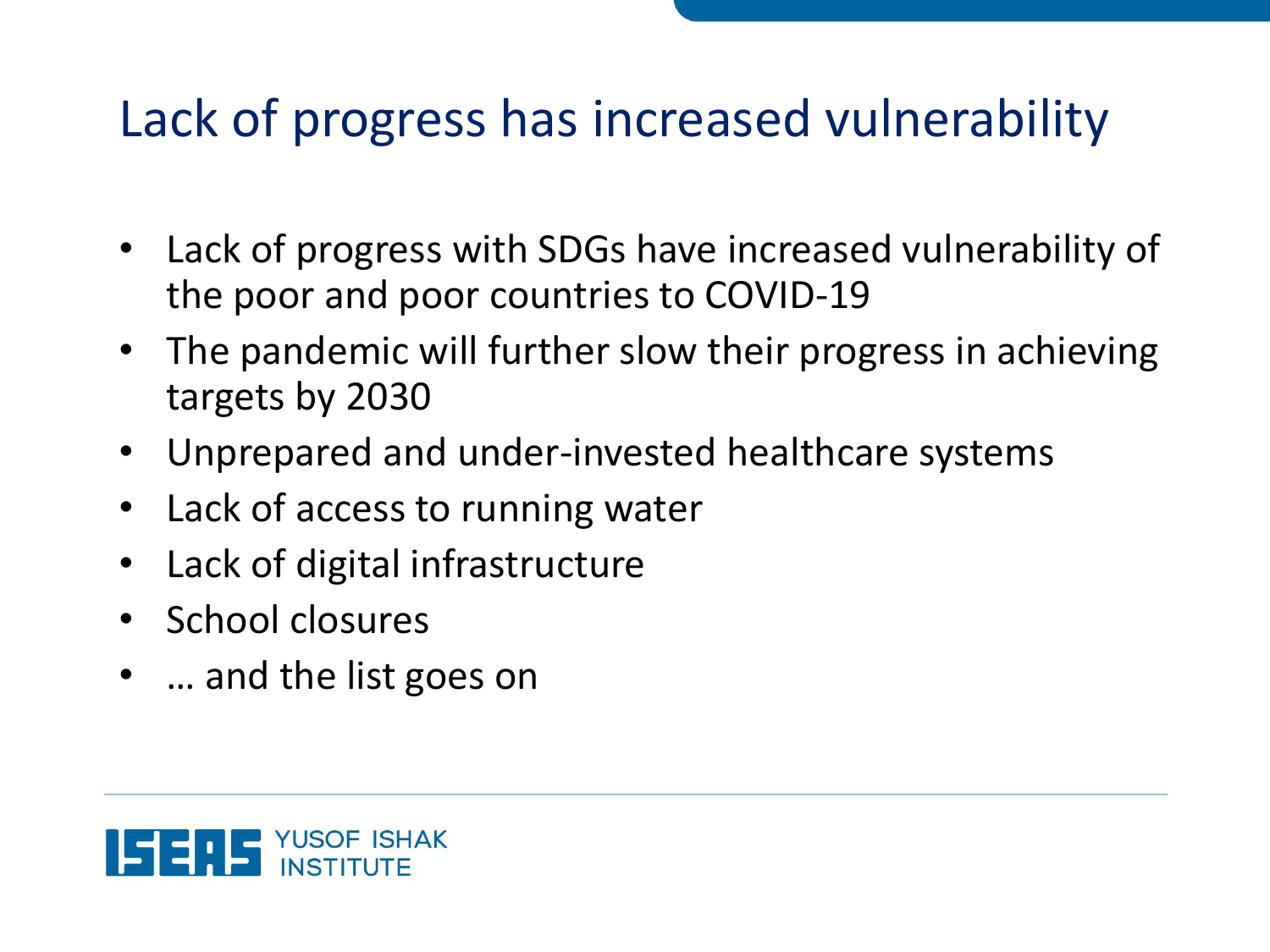### **Poor suffer more…**

- Directly from the virus
	- malnutrition; limited access to healthcare
- Indirectly from lockdowns

- cannot WFH; sometimes no (formal) work, or home; limited social safety nets in poor countries.

• Long term effects

- reversing decades of poverty reduction; may not share equally in recovery; education loss perpetuates inter-generational cycle of poverty; increased inequality

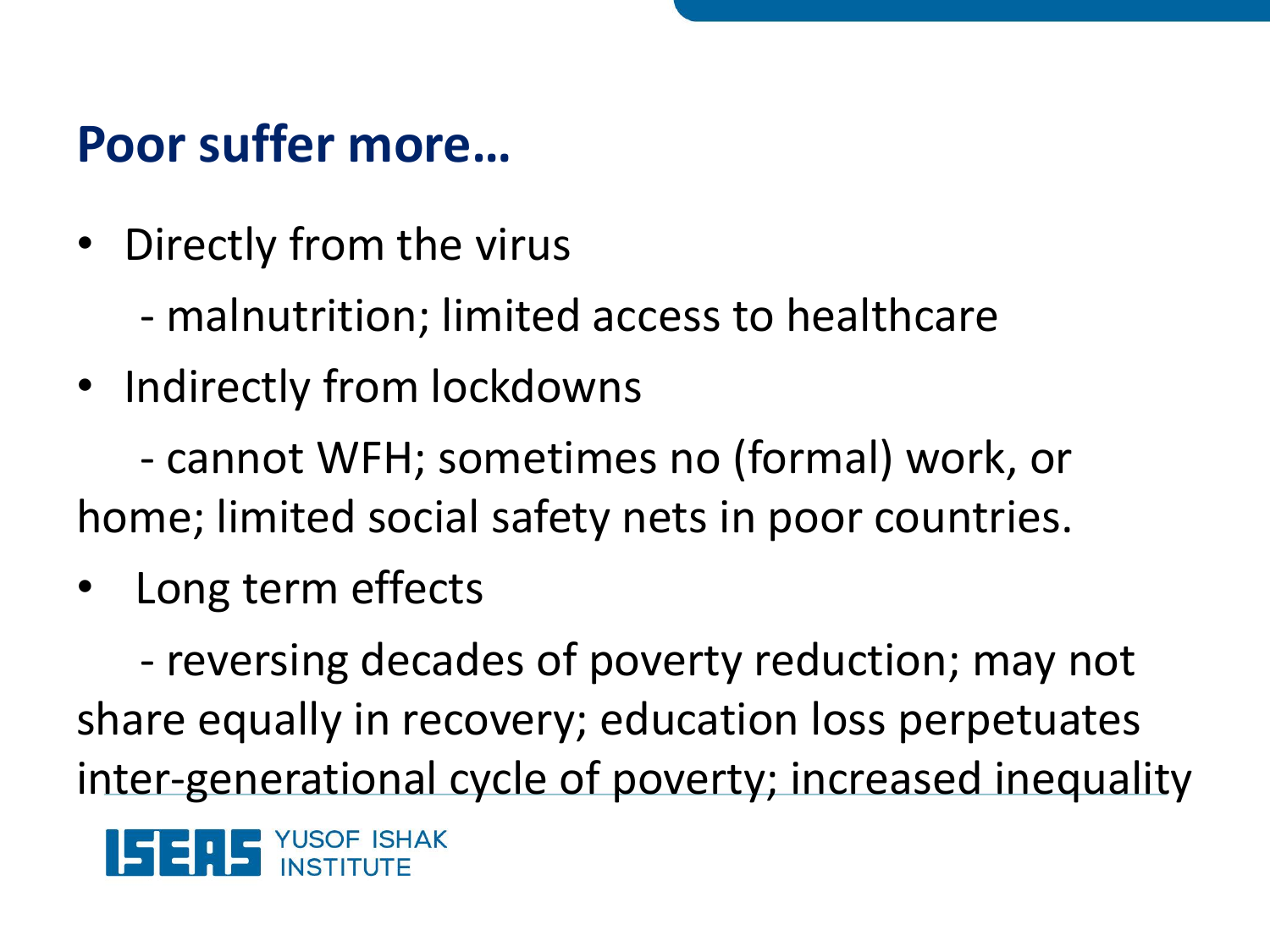### Travel restrictions have led to a sharp decline in arrivals...



**International Travel Restrictions** 

Source: ADB calculations based on University of Oxford. Coronavirus Government Response Tracker. https://www.bsg.ox.ac.uk/research/researchprojects/coronavirus-government-response-tracker (accessed October 2020).

Sources: ADB calculations using data from CEIC and Haver Analytics Databases (accessed October 2020); IMF Tourism Tracker Asia & Pacific Edition Issue 6 (accessed October 2020).

Monthly International Tourist Arrivals by Subregion,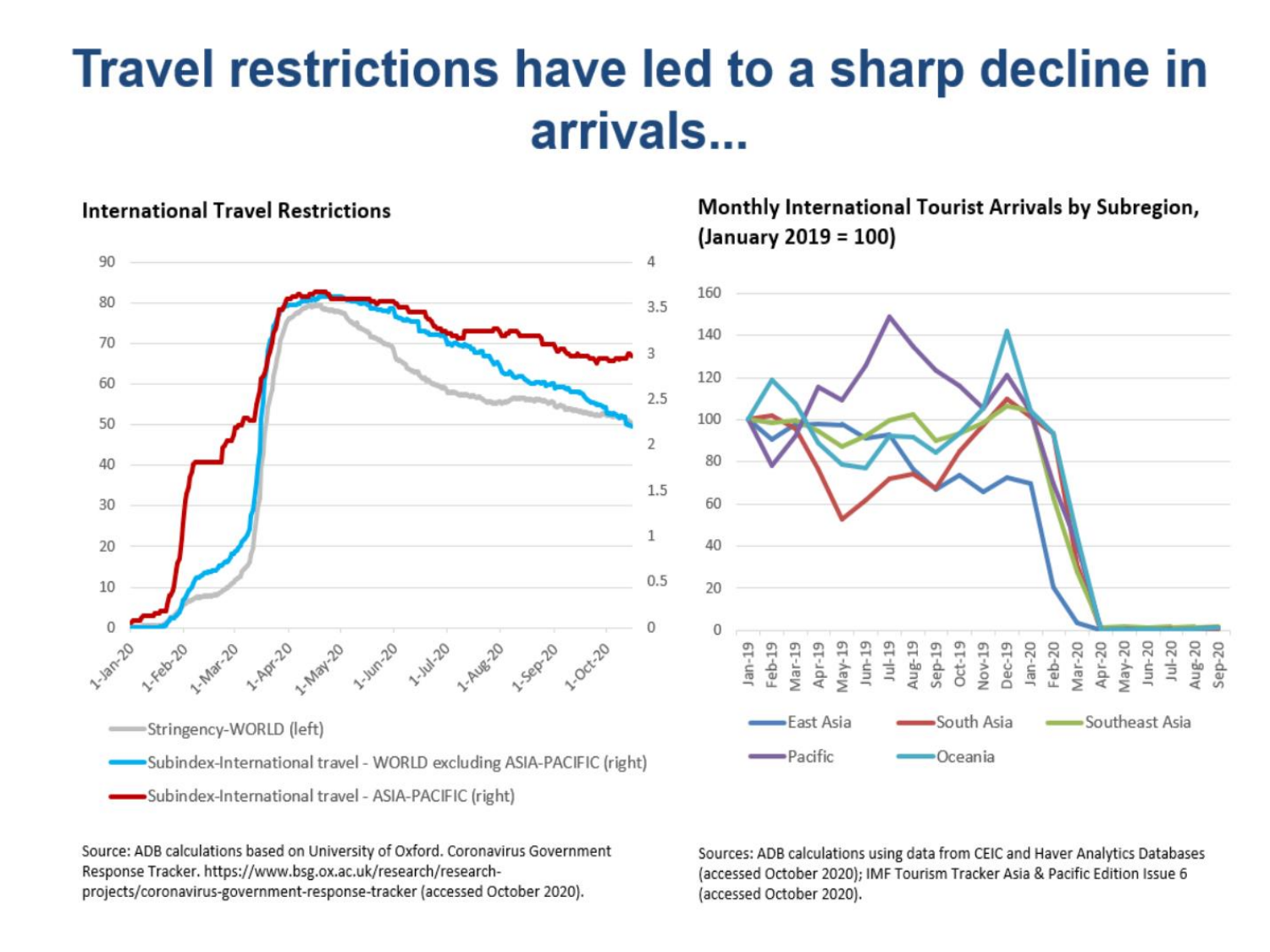### **Post Pandemic Recovery: Opening Borders**

- Made sense to close borders at the start, but still?
- While restrictions on domestic movements have eased, borders remain mostly closed to people movement
- Time to narrow the gap between domestic vs border restrictions
- A rebalancing can support recovery without significantly raising health risks
- Mekong travel bubble? Thailand's unilateral opening

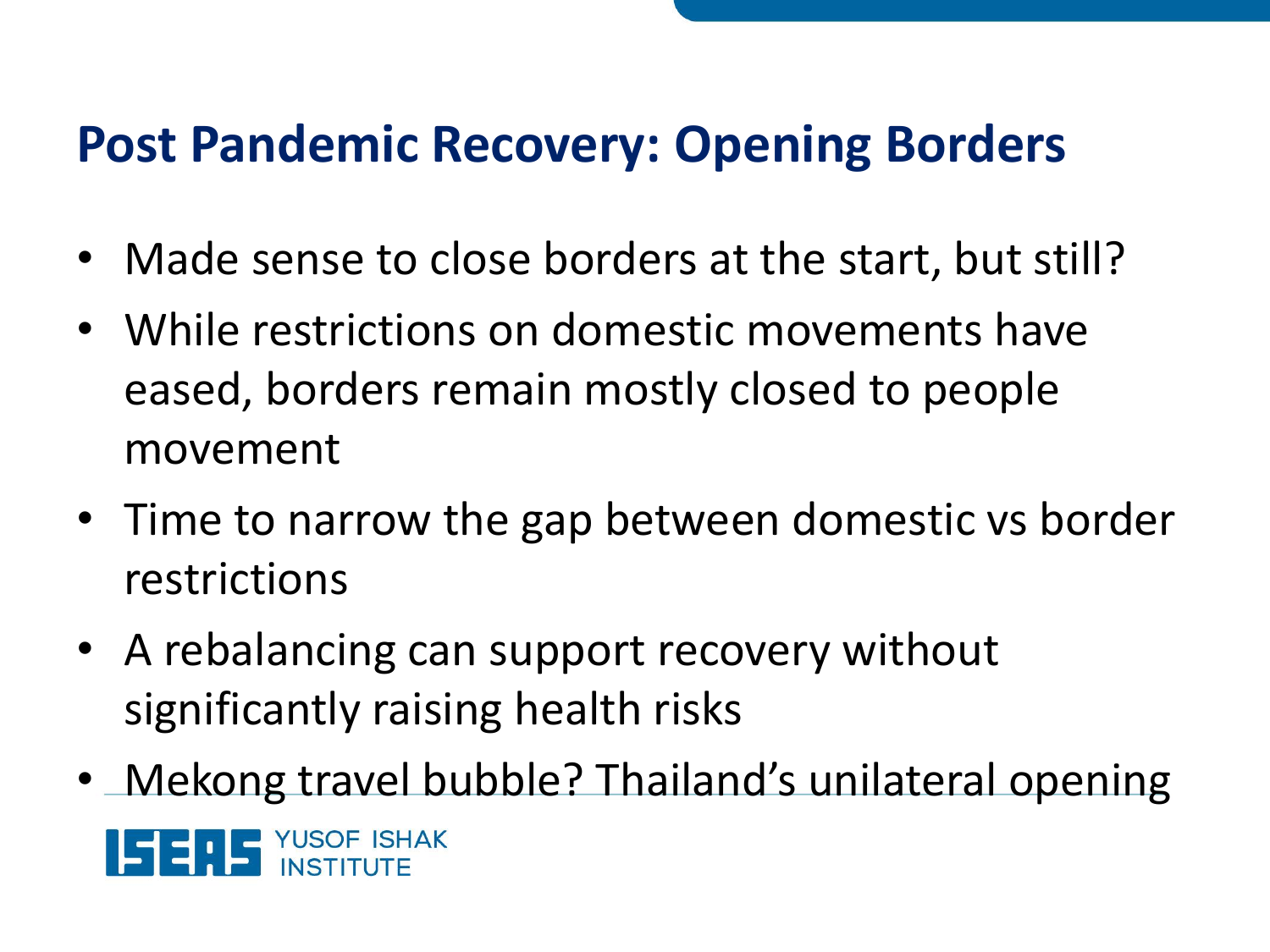# **Going forward…**

- Even WHO now admits that lockdowns only serve to make the poor even poorer.
- Targeted measures preferred to general lockdown, unless risk of overwhelming the healthcare system
- Different balance between health risks and economy if large number of poor and limited safety nets
- Macroeconomic policy constraints
- Will poor have access to vaccine? (TB has a cure, but kills more than COVID in India).
- How long will it take? Time to open borders?